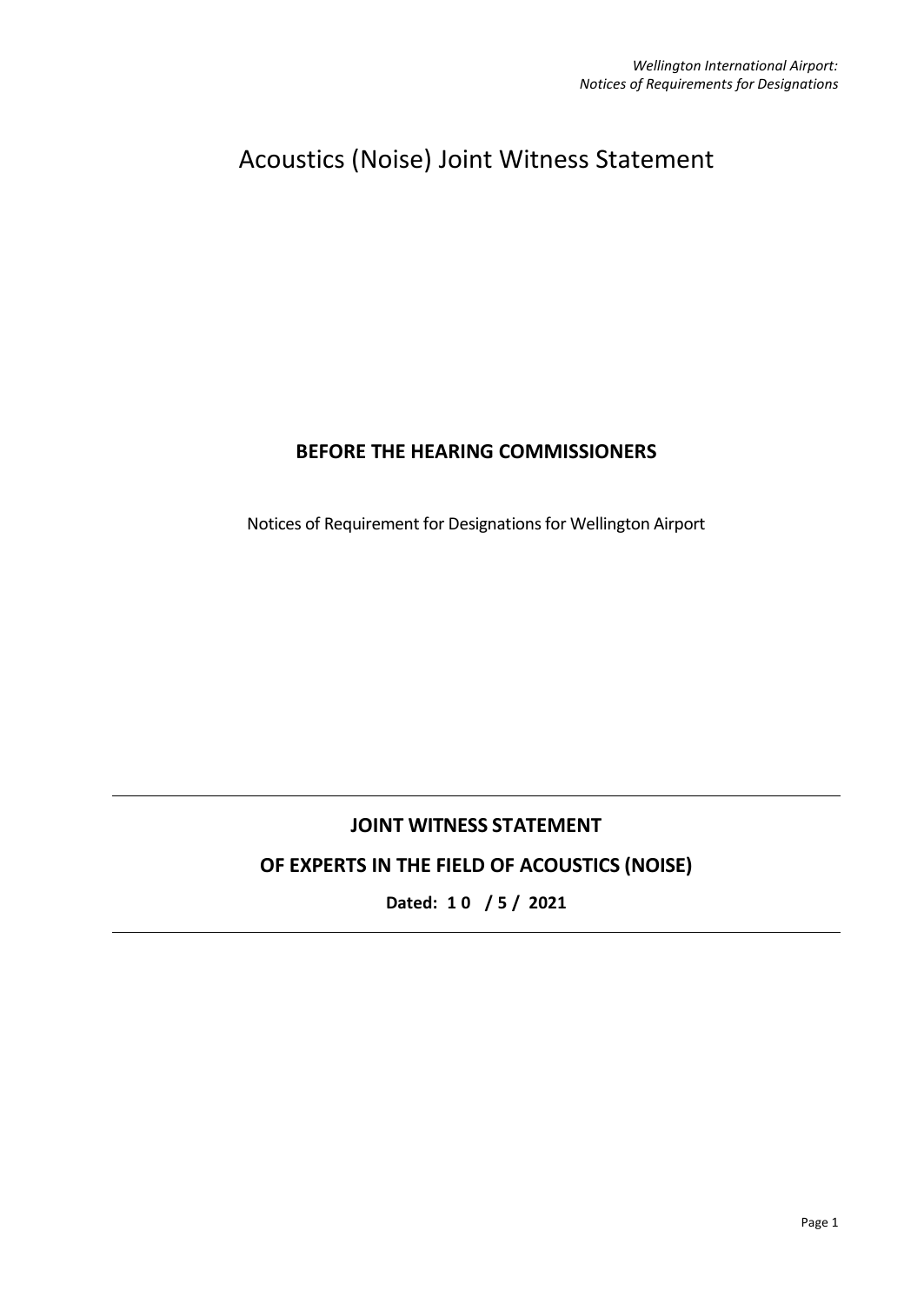#### **INTRODUCTION**

- 1. Expert conferencing in relation to the Wellington International Airport Notices of Requirements (NoRs) for designations took place in person on Thursday 6<sup>th</sup> May 2021 at Wellington City Council (113 The Terrace).
- 2. The conference was attended by the following acoustics experts:
	- a. Matthew Borich (Wellington City Council, WCC);
	- b. Stephen Chiles (Acoustics Consultant for Regional Public Health); and
	- c. Laurel Smith (Acoustic Consultant for Wellington International Airport Ltd, WIAL)
- 3. Lindsay Hannah and Macky Rogers of WCC were in attendance to assist in taking notes for this Joint Statement.

#### **CODE OF CONDUCT**

4. We confirm that we have read the Environment Court's Code of Conduct 2014 and agree to comply with its principles. We confirm that the issues addressed in this Joint Statement are within our areas of expertise.

#### **SCOPE OF STATEMENT**

- 5. All parties have separately visited the airport site and surrounding airport area. Mr Borich and Ms Smith have both made site visits to Bunker Way, being the closest residents adjacent the ESA designation. Dr Chiles had not made a site visit to the area adjacent to the ESA prior to conferencing.
- 6. Prior to conferencing, we have each read the relevant parts of the Application, the s42A planner's report (including schedules of submission points), the evidence of Ms Smith and Mr Borich.
- 7. Prior to conferencing, Mr Borich had prepared the Noise Officer's Report (dated 27 April 2021). Ms Smith had prepared a Statement of Evidence (dated 5 May). Dr Chiles had not prepared a report or statement of evidence prior to conferencing.
- 8. In our conference we specifically discussed the set of questions (topics and themes) set out in Minute 2 of the Independent Hearing Panel dated 3rd May 2021. Our responses to those questions are set out in the following section of this Joint Statement.
- 9. Dr Chiles requested that the conferencing also address noise effects associated with the Main Site designation, and the relationship between noise controls in designation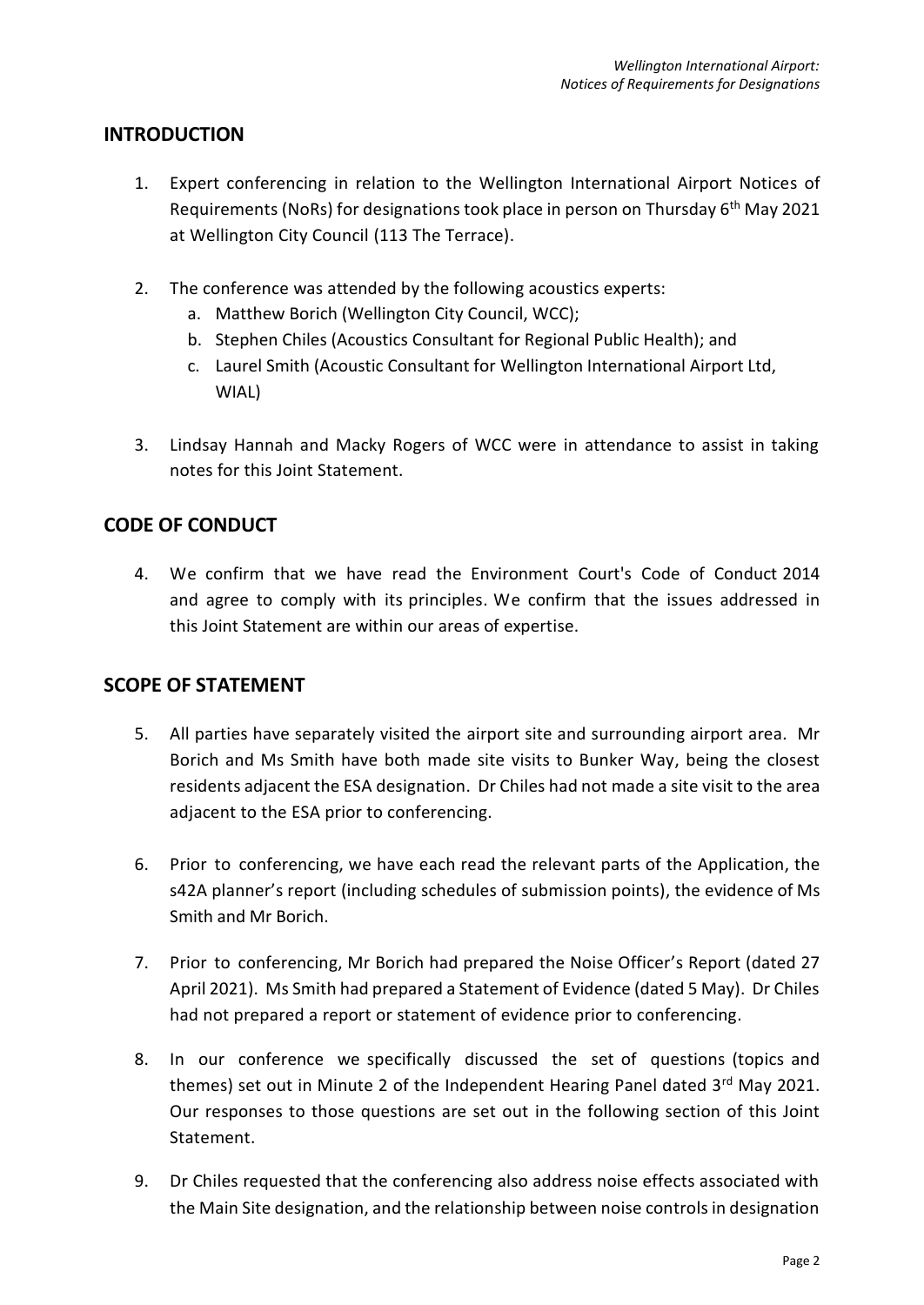conditions for the Main Site and East Side. No positions are recorded in this Joint Statement for these matters, in part due to time constraints.

#### **MATTERS SET OUT IN MINUTE 2**

- 10. **Question 1:** *Do the experts agree with the opinion expressed in the Council noise officer's report (Council expert evidence 28 April 2021, Appendix C, section 5) that the predominant sources of noise associated with the East Side Area (ESA) designation would be: a. Auxiliary power units (APUs) b. Single event aircraft taxiing (between the runway and the proposed new aprons) c. Construction noise. If not, which sources set out above do experts consider will predominate, and what if any additional sources do the experts consider will also predominate?*
- 11. We agree auxiliary power units (APUs), aircraft taxiing (between the runway and the proposed new aprons) and construction are the predominant sources. Dr Chiles noted that he had not included construction noise and vibration in his review of the NoRs.
- 12. **Question 2a.** *Do the experts agree with the opinion expressed in the Council noise officer's report (section 5.1) that the assessment of effects from APUs operating in the ESA is understated in the Marshall Day Acoustics (MDA) technical assessment report (included as Appendix G to the overall NoR document)?*
- 13. Dr Chiles and Mr Borich agree noise effects from APUs operating in the ESA are understated in the Marshall Day Acoustics technical assessment.
- 14. Ms Smith does not agree for the reasons set out in her Evidence.
- 15. We agree that if APUs from the Main Site are included in the NZS 6802:2008 assessment of future APU noise, then the 5 dB duration adjustment would not apply and the predicted rating levels in Table 3 of Ms Smith's evidence would exceed the land based activity noise limit of 55 dB  $L_{Aeq(15 min)}$  at some ESA receivers.
- 16. **Question 2b.** *If they do agree that this is the case, then what do they consider to be the implications of that understatement in terms of the subsequent characterisation of adverse effects in both the Council noise officer's report and the MDA report? If they do not agree that the matter is understated, then why not?*
- 17. Dr Chiles and Mr Borich consider that short-term noise levels due to APUs exceed guideline criteria from NZS 6802 and could result in undue disturbance to residents. Ms Smith maintains the characterisation of adverse effects given in her technical report.
- 18. **Question 3:** *Do the experts agree that there is a sound technical basis for the opinion expressed in the Council noise officer's report (section 5.2) that, with respect to noise*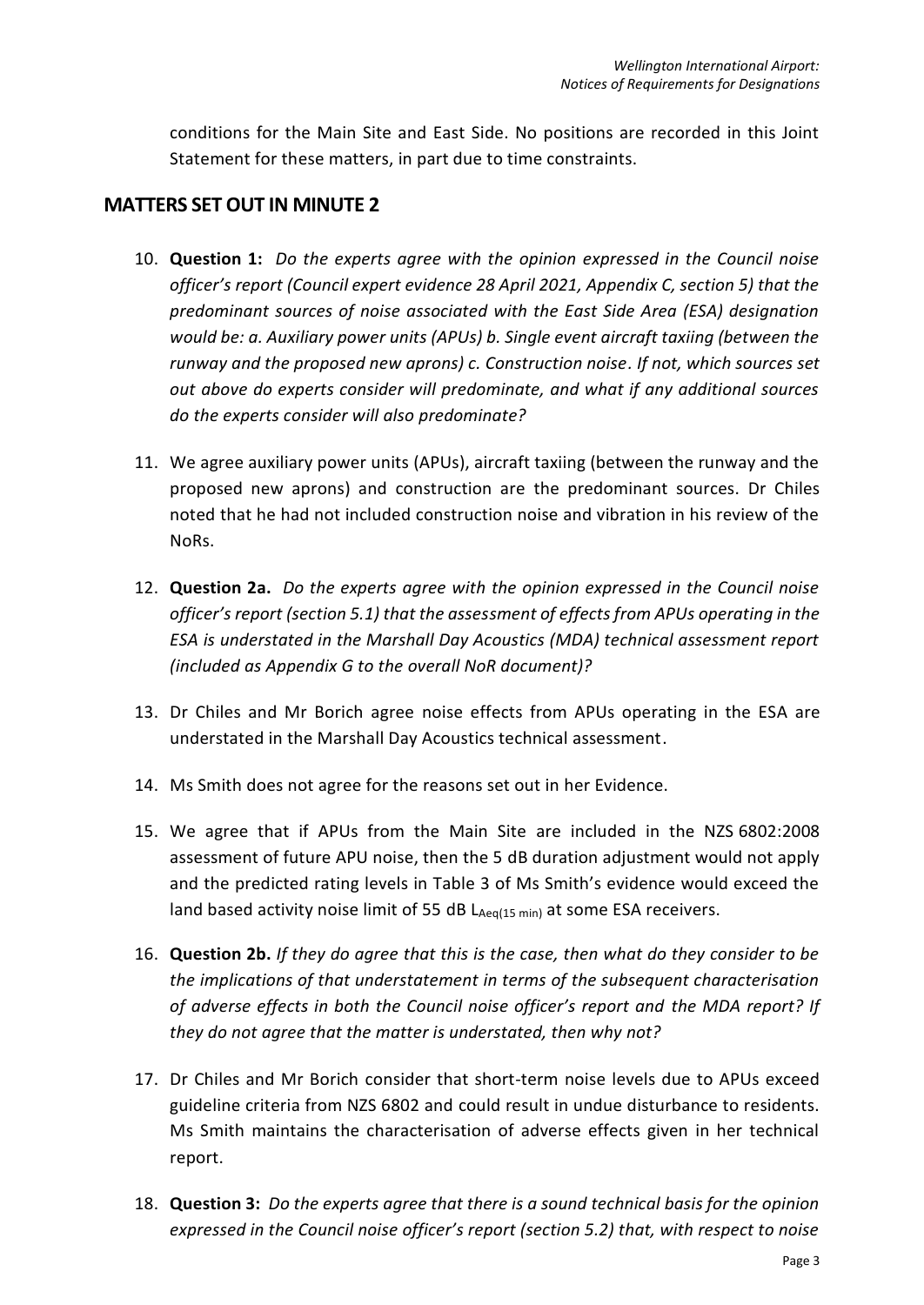*generated by single event aircraft taxiing, residents of sites in Raukawa Street and Bunker Street directly adjoining the boundary of the ESA should be offered a mitigation package (taking the form of both sound insulation and mechanical ventilation) at least 6 months prior to commencement of the operation of the ESA. If not, why not?* 

- 19. We agree that treating houses by the ESA is warranted, but there are differences between our reasons for reaching this conclusion. This results in us disagreeing on the appropriate timing for treatment as set out below.
- 20. We agree that treatment in this area should generally comprise provision of ventilation so windows can be kept closed. We agree that sound insulation works, such as upgrading windows, should not be required for the predicted noise exposures. However, Dr Chiles considers there should be a mechanism to consider any unusual sound insulation issues with specific houses on a case-by-case basis.
- 21. Dr Chiles and Mr Borich are of the view that treatment is warranted to reduce adverse effects from both overall aircraft operations noise and also single event noise. Therefore, they consider treatment should be initiated before the ESA becomes operational. Mr Borich quoted the recommendations of Table 2 of NZS 6805 to day/night levels greater than 55 where all new residential uses should be prohibited unless a district plan permits such uses and subject to a requirement to incorporate appropriate acoustic insulation to ensure satisfactory internal noise environment. Alterations or additions to existing residences should be fitted with appropriate acoustic insulation. He considered, in this instance increasing noise levels to the ESA receivers by moving the airport operations closer was in effect a similar situation.
- 22. Ms Smith considers, as stated in her evidence, the treatment should be offered when noise levels reach 60 dB Ldn at ESA receivers.
- 23. **Question 4:** *What opinions do the experts have on the significance of the potential loss of external amenity at various times of the day for residents potentially affected by the operation of the ESA (as covered in section 6 of the Council's noise officer's report)? In the event that experts consider that the loss of amenity would be significant, are they of the opinion that the recommended conditions adequately address the issue? If not, why not, and what alternatives or additions to the conditions would they propose?*
- 24. We agree that ESA Receivers' current external noise environment is already compromised and impacted by airport activity. We agree daytime outdoor amenity would be further compromised with the operation of the ESA. The extent of this effect will vary depending on the specific layout and use of each outdoor area. We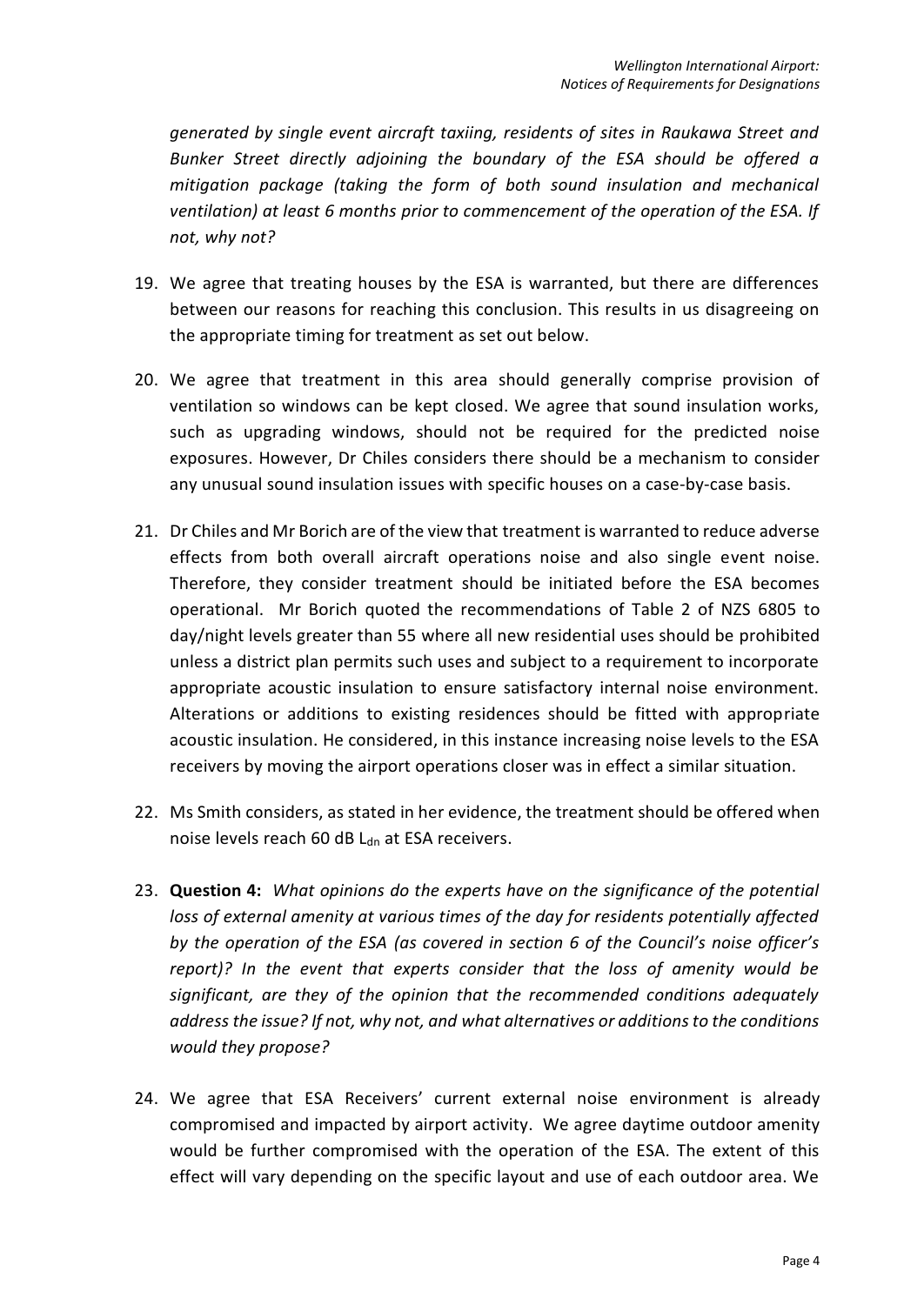are not aware of practicable mitigation measures to address outdoor amenity beyond the operational controls set out in the NoR.

- 25. **Question 4**: *What if any changes to the ESA conditions recommended in the attachment to the Council noise officer's report (Appendix A: WC Recommended Draft Conditions –[East Side Area Designations]) do the experts agree with, with respect to: a.Earthworks and construction management b.Operational noise. For each of the changes over which there is disagreement, what are the matters of difference, reasons for the differing opinions, and what alternatives or additions to the conditions they would recommend?*
- 26. Our consideration of conditions was restricted by time constraints in conferencing and by Mr Borich and Dr Chiles not having an opportunity to adequately review the updated conditions attached to the evidence of John Kyle dated 5 May 2021. We discussed points of principle relating to noise controls in conditions and agree the following matters.
- 27. Mr Borich and Ms Smith agree the construction noise and vibration conditions set out in the evidence of Mr Borich (and copied into the conditions attached to the evidence of Mr Kyle) are appropriate. Dr Chiles has not reviewed these conditions.
- 28. We agree that APU noise should be included in overall aircraft operations noise limits for the ESA. Mr Borich and Dr Chiles consider this should include APU noise from both designations. Ms Smith does not oppose this in principle but notes that APUs in the Main Site are permitted under the existing District Plan provisions, and that the ESA designation can only take account of noise from the Main Site but cannot control it. We agree the compliance line may require minor adjustment to include APU noise. The Compliance Line presented in Ms Smith's evidence does not include Main Site APU noise.
- 29. We agree the proposed area for a permanent noise monitor indicated in the figure in the conditions attached to the evidence of Mr Kyle is appropriate. We agree the noise criterion at this monitoring location should be set to correlate to a level of 65 dB  $L<sub>dn</sub>$ at the compliance line. We agree the actual criterion at the monitor should be confirmed once the monitor is installed, and then recorded in the Noise Management Plan.
- 30. We agree that noise limits for activity other than aircraft operations and APUs in condition 20 (evidence of Mr Borich) are appropriate. Mr Borich and Dr Chiles consider this must apply to combined activity in both designations. Ms Smith agrees in principle. She understands the ESA designation can only take into account noise from the Main Site but cannot control it and as such considers the condition should be drafted accordingly.